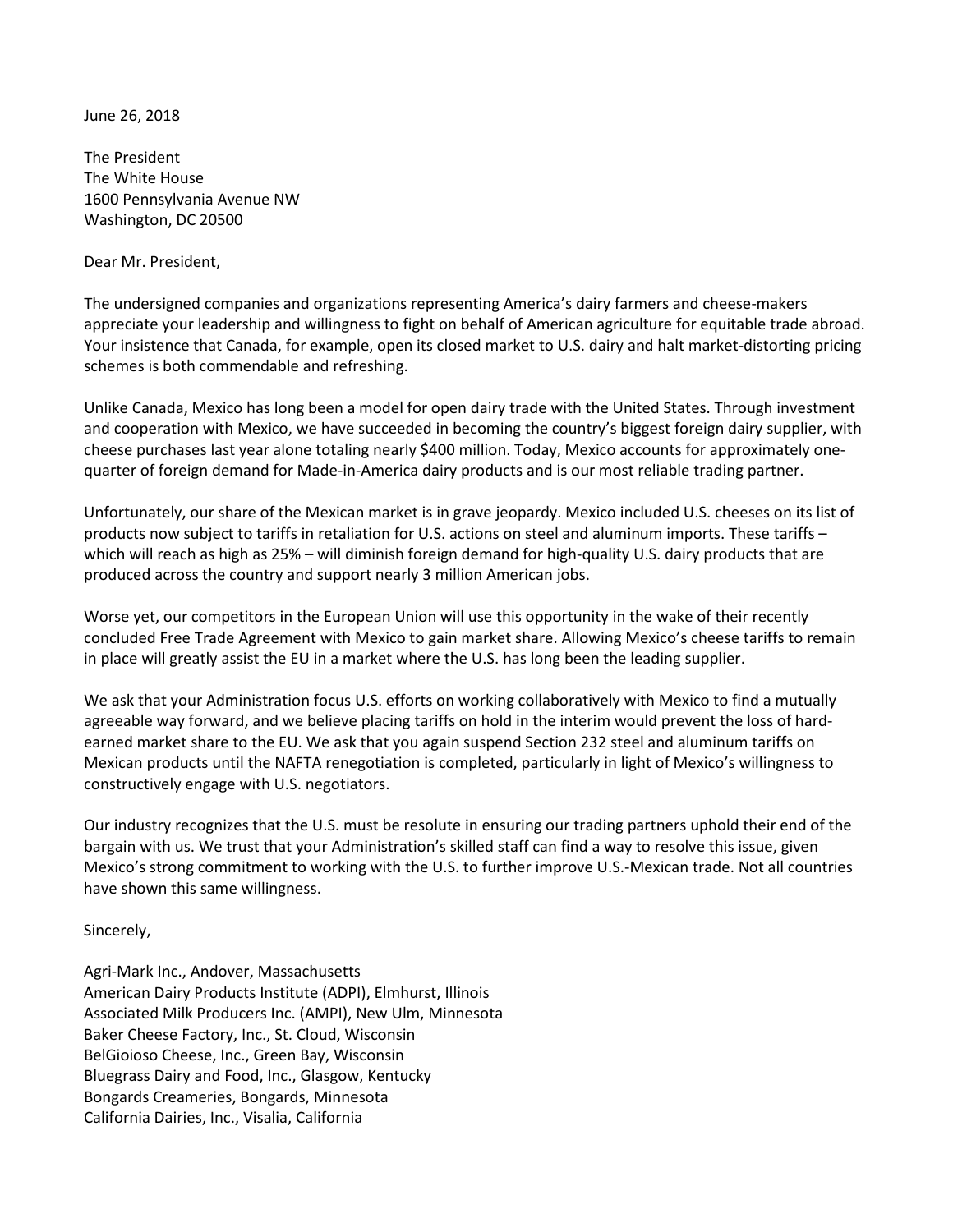Cayuga Milk Ingredients, Auburn, New York Commercial Creamery Co., Spokane, Washington DairyAmerica Inc., Fresno, California Dairy Farmers of America, Inc., Kansas City, Kansas Ellsworth Cooperative Creamery, Ellsworth, Wisconsin FarmFirst Dairy Cooperative, Madison, Wisconsin First District Association, Litchfield, Minnesota Foremost Farms USA Cooperative, Baraboo, Wisconsin Georgia Milk Producers, Inc., Watkinsville, Georgia Glanbia Nutritionals, Chicago, Illinois Great Lakes Cheese Co, Inc., Hiram, Ohio Hilmar Cheese, Inc., Hilmar, California Hoogwegt U.S., Inc., Lake Forest, Illinois Idaho Dairymen's Association, Twin Falls, Idaho Idaho Milk Products, Jerome, Idaho Illinois Milk Producers' Association, Bloomington, Illinois Indiana Dairy Producers, Francesville, Indiana International Ingredient Corporation, Fenton, Missouri Iowa State Dairy Association, Ankeny, Iowa Klondike Cheese Co., Monroe, Wisconsin Lactalis American Group, Buffalo, New York Land O'Lakes Inc., Arden Hills, Minnesota Leprino Foods, Denver, Colorado Lone Star Milk Producers, Inc., Wichita Falls, Texas Maryland & Virginia Milk Producers, Reston, Virginia MCT Dairies, Inc., Millburn, New Jersey Michigan Milk Producers Association, Novi, Michigan Midwest Dairy Coalition, Alexandria, Virginia Milk Producers Council, Ontario, California Minnesota Milk Producers Association, Buffalo, Minnesota Missouri Dairy Association, Chesterfield, Missouri National All-Jersey Inc., Reynoldsburg, Ohio Nebraska State Dairy Association, Lincoln, Nebraska North Carolina Dairy Producers Association, Fuquay-Varina, North Carolina Northwest Dairy Association/Darigold, Inc., Seattle, Washington Ohio Dairy Producers Association, Columbus, Ohio Oregon Dairy Farmers Association, Salem, Oregon O-AT-KA Milk Products Cooperative, Inc., Batavia, New York Pacific Cheese Co., Inc., Hayward, California Prairie Farms Dairy, Edwardsville, Illinois Sargento Foods Inc., Plymouth, Wisconsin Sartori Company, Plymouth, Wisconsin Savencia Cheese USA, LLC, New Holland, Pennsylvania Select Milk Producers, Inc., Artesia, New Mexico Schreiber Foods, Inc., Green Bay, Wisconsin Schuman Cheese, Fairfield, New Jersey South Dakota Dairy Producers Association (SDDP), Madison, South Dakota South East Dairy Farmers Association, Reston, Virginia St. Albans Cooperative Creamery, Inc., St. Albans, Vermont Swiss Valley Farms, Davenport, Iowa